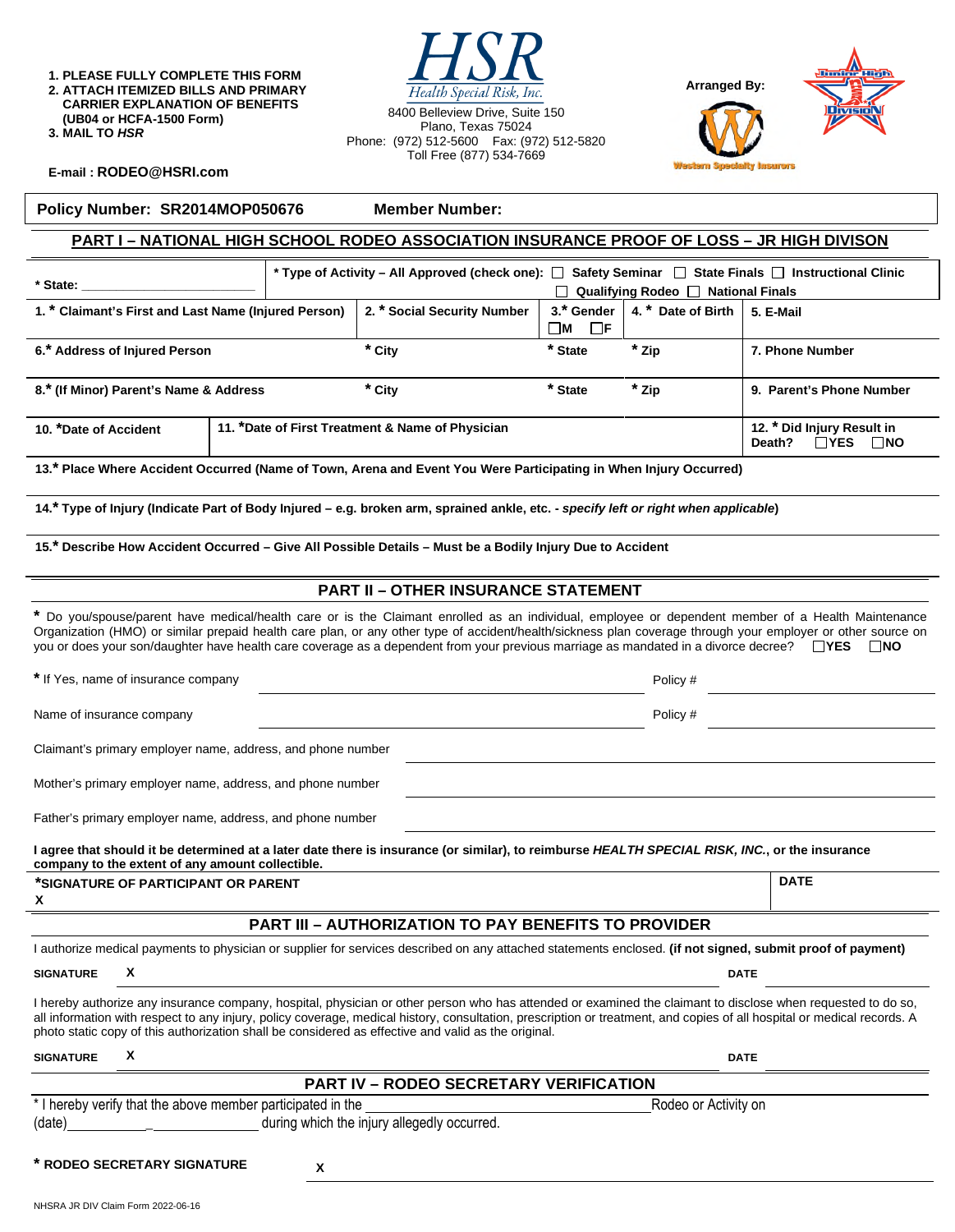## **FRAUD WARNING NOTICES**

Any person who knowingly presents a false of fraudulent claim for payment of loss or benefit or knowingly presents false information in an application for insurance is guilty of a crime and may be subject to fines and confinement in prison.

# **STATE SPECIFIC PROVISIONS**

| Alabama                                                       | Any person who knowingly presents a false or fraudulent claim for payment of a loss or benefit or who knowingly presents false information in an application for<br>insurance is guilty of a crime and may be subject to restitution fines or confinement in prison, or any combination thereof.                                                                                                                                                                                                                                                                                                                                                                                                                                                                                                                 |
|---------------------------------------------------------------|------------------------------------------------------------------------------------------------------------------------------------------------------------------------------------------------------------------------------------------------------------------------------------------------------------------------------------------------------------------------------------------------------------------------------------------------------------------------------------------------------------------------------------------------------------------------------------------------------------------------------------------------------------------------------------------------------------------------------------------------------------------------------------------------------------------|
| Alaska                                                        | A person who knowingly and with intent to injure, defraud, or deceive an insurance company files a claim containing false, incomplete, or misleading information<br>may be prosecuted under state law.                                                                                                                                                                                                                                                                                                                                                                                                                                                                                                                                                                                                           |
| Arizona                                                       | For your protection Arizona law requires the following statement to appear on this form. Any person who knowingly presents a false or fraudulent claim for payment<br>of a loss is subject to criminal and civil penalties.                                                                                                                                                                                                                                                                                                                                                                                                                                                                                                                                                                                      |
| Arkansas<br>Louisiana                                         | Any person who knowingly presents a false or fraudulent claim for payment of a loss or benefit or knowingly presents false information in an application for<br>insurance is guilty of a crime and may be subject to fines and confinement in prison.                                                                                                                                                                                                                                                                                                                                                                                                                                                                                                                                                            |
| California                                                    | For your protection California law requires the following to appear on this form: Any person who knowingly presents false or fraudulent claim for the payment of a                                                                                                                                                                                                                                                                                                                                                                                                                                                                                                                                                                                                                                               |
| Colorado                                                      | loss is guilty of a crime and may be subject to fines and confinement in state prison.<br>It is unlawful to knowingly provide false, incomplete, or misleading facts or information to an insurance company, for the purpose of defrauding or attempting to<br>defraud the company. Penalties may include imprisonment, fines, denial of insurance and civil damages. Any insurance company or agent of an insurance company<br>who knowingly provides false, incomplete, or misleading facts or information to a policyholder or claimant, for the purpose of defrauding or attempting to defraud<br>the policyholder or claimant, with regard to a settlement or award payable for insurance proceeds shall be reported to the Colorado Division of Insurance within the<br>Department of Regulatory Agencies. |
| Connecticut                                                   | This form must be completed in its entirety. Any person who intentionally misrepresents or intentionally fails to disclose any material fact related to a claimed injury<br>may be guilty of a felony.                                                                                                                                                                                                                                                                                                                                                                                                                                                                                                                                                                                                           |
| <b>Delaware</b><br>Idaho                                      | Any person who knowingly, and with intent to injure, defraud or deceive any insurer, files a statement of claim containing any false, incomplete or misleading<br>information is guilty of a felony.                                                                                                                                                                                                                                                                                                                                                                                                                                                                                                                                                                                                             |
| <b>District</b><br>of Columbia                                | WARNING: It is a crime to provide false or misleading information to an insurer, for the purpose of defrauding the insurer or any other person. Penalties include<br>imprisonment and/or fines. In addition, an insurer may deny insurance benefits if false information materially related to a claim was provided by the applicant.                                                                                                                                                                                                                                                                                                                                                                                                                                                                            |
| Florida                                                       | Any person who knowingly and with intent to injure, defraud, or deceive any insurer files a statement of claim containing any false, incomplete, or misleading<br>information is guilty of a felony of the third degree.                                                                                                                                                                                                                                                                                                                                                                                                                                                                                                                                                                                         |
| Hawaii                                                        | For your protection, Hawaii law requires you to be informed that presenting a fraudulent claim for payment of a loss or benefit is a crime punishable by fines or<br>imprisonment, or both.                                                                                                                                                                                                                                                                                                                                                                                                                                                                                                                                                                                                                      |
| Indiana                                                       | A person who knowingly and with intent to defraud an insurer files a statement of claim containing any false, incomplete, or misleading information commits a<br>felony.                                                                                                                                                                                                                                                                                                                                                                                                                                                                                                                                                                                                                                         |
| Kentucky                                                      | Any person who knowingly and with intent to defraud any insurance company or other person files a statement of claim containing any materially false information<br>or conceals, for the purpose of misleading, information concerning any fact material thereto commits a fraudulent insurance act, which is a crime.                                                                                                                                                                                                                                                                                                                                                                                                                                                                                           |
| Maine                                                         | It is a crime to knowingly provide false, incomplete or misleading information to an insurance company for the purpose of defrauding the company. Penalties may<br>include imprisonment, fines, or denial of insurance benefits.                                                                                                                                                                                                                                                                                                                                                                                                                                                                                                                                                                                 |
| Maryland                                                      | Any person who knowingly and willfully presents a false or fraudulent claim for payment of<br>a loss or benefit or who knowingly and willfully presents false information in an application for insurance is guilty of a crime and may be subject to fines and<br>confinement in prison.                                                                                                                                                                                                                                                                                                                                                                                                                                                                                                                         |
| <b>Michigan</b><br><b>North Dakota</b><br><b>South Dakota</b> | Any person who knowingly and with intent to defraud any insurance company or another person, files a statement of claim containing any materially false<br>information or conceals, for the purpose of misleading information concerning any fact material thereto, commits a fraudulent insurance act, which is a crime and<br>subject the person to criminal civil penalties.                                                                                                                                                                                                                                                                                                                                                                                                                                  |
| <b>Minnesota</b>                                              | A person who files a claim with intent to defraud or helps commit a fraud against an insurer is guilty of a crime.                                                                                                                                                                                                                                                                                                                                                                                                                                                                                                                                                                                                                                                                                               |
| Nevada                                                        | Any person who knowingly files a statement of claim containing any misrepresentation or any false, incomplete or misleading information may be guilty of a<br>criminal act punishable under state or federal law, or both and may be subject to civil penalties.                                                                                                                                                                                                                                                                                                                                                                                                                                                                                                                                                 |
| <b>New</b><br><b>Hampshire</b>                                | Any person who, with a purpose to injure, defraud or deceive any insurance company, files a statement of claim containing any false, incomplete or misleading<br>information is subject to prosecution and punishment for insurance fraud as provided in RSA 638:20.                                                                                                                                                                                                                                                                                                                                                                                                                                                                                                                                             |
| <b>New Jersey</b>                                             | Any person who includes any false or misleading information on an application for an insurance policy is subject to criminal and civil penalties.                                                                                                                                                                                                                                                                                                                                                                                                                                                                                                                                                                                                                                                                |
| <b>New Mexico</b>                                             | Any person who knowingly presents a false or fraudulent claim for payment of a loss or benefit or knowingly presents false information in an application for<br>insurance is guilty of a crime and may be subject to civil fines and criminal penalties.                                                                                                                                                                                                                                                                                                                                                                                                                                                                                                                                                         |
| <b>New York</b>                                               | Any person who knowingly and with intent to defraud any insurance company or other person files and application for insurance, or statement of claim containing<br>any materially false information, or conceals for the purpose of misleading information concerning any material fact material thereto, commits a fraudulent insurance<br>act, which is a crime and shall also be subject to a civil penalty not to exceed five thousand dollars and the stated value of the claim for each such violation.                                                                                                                                                                                                                                                                                                    |
| Ohio<br><b>Oklahoma</b>                                       | Any person who, with intent to defraud or knowing that he is facilitating a fraud against an insurer, submits an application, or files a claim containing a false or<br>deceptive statement is guilty of insurance fraud.<br>WARNING: Any person who knowingly, and with intent to injure, defraud or deceive any insurer, makes any claim for the proceeds of an insurance policy                                                                                                                                                                                                                                                                                                                                                                                                                               |
| Oregon                                                        | containing any false, incomplete or misleading information is guilty of a felony.<br>Any person who knowingly and with intent to defraud or solicit another to defraud an insurer: (1) by submitting an application, or (2) by filing a claim containing a                                                                                                                                                                                                                                                                                                                                                                                                                                                                                                                                                       |
|                                                               | false statement as to any material fact thereto, may be committing a fraudulent insurance act, which may be a crime and may subject the person to criminal and civil<br>penalties.                                                                                                                                                                                                                                                                                                                                                                                                                                                                                                                                                                                                                               |
| Pennsylvania                                                  | Any person who knowingly and with intent to defraud any insurance company or other person files an application for insurance or statement of claim containing any<br>materially false information or conceals for the purpose of misleading, information concerning any fact material thereto commits a fraudulent insurance act, which is<br>a crime and subjects such person to criminal and civil penalties.                                                                                                                                                                                                                                                                                                                                                                                                  |
| <b>Rhode Island</b><br>West Virginia                          | Any person who knowingly presents a false or fraudulent claim for payment of a loss or benefit or knowingly presents false information in an application for<br>insurance is guilty of a crime and may be subject to fines and confinement in prison.                                                                                                                                                                                                                                                                                                                                                                                                                                                                                                                                                            |
| <b>Tennessee</b><br>Virginia<br>Washington                    | It is a crime to knowingly provide false, incomplete or misleading information to an insurance company for the purpose of defrauding the company. Penalties include<br>imprisonment, fines and denial of insurance benefits.                                                                                                                                                                                                                                                                                                                                                                                                                                                                                                                                                                                     |
| <b>Texas</b>                                                  | Any person who knowingly presents a false or fraudulent claim for the payment of a loss is guilty of a crime and may be subject to fines and confinement in state<br>prison.                                                                                                                                                                                                                                                                                                                                                                                                                                                                                                                                                                                                                                     |
| Utah                                                          | Any person who knowingly presents false or fraudulent underwriting information, files or causes to be filed a false or fraudulent claim for disability compensation or<br>medical benefits or submits a false or fraudulent report or billing for health care fees or other professional services is guilty of a crime and may be subject to fines<br>and confinement in state prison. Utah Workers Compensation claims only.                                                                                                                                                                                                                                                                                                                                                                                    |